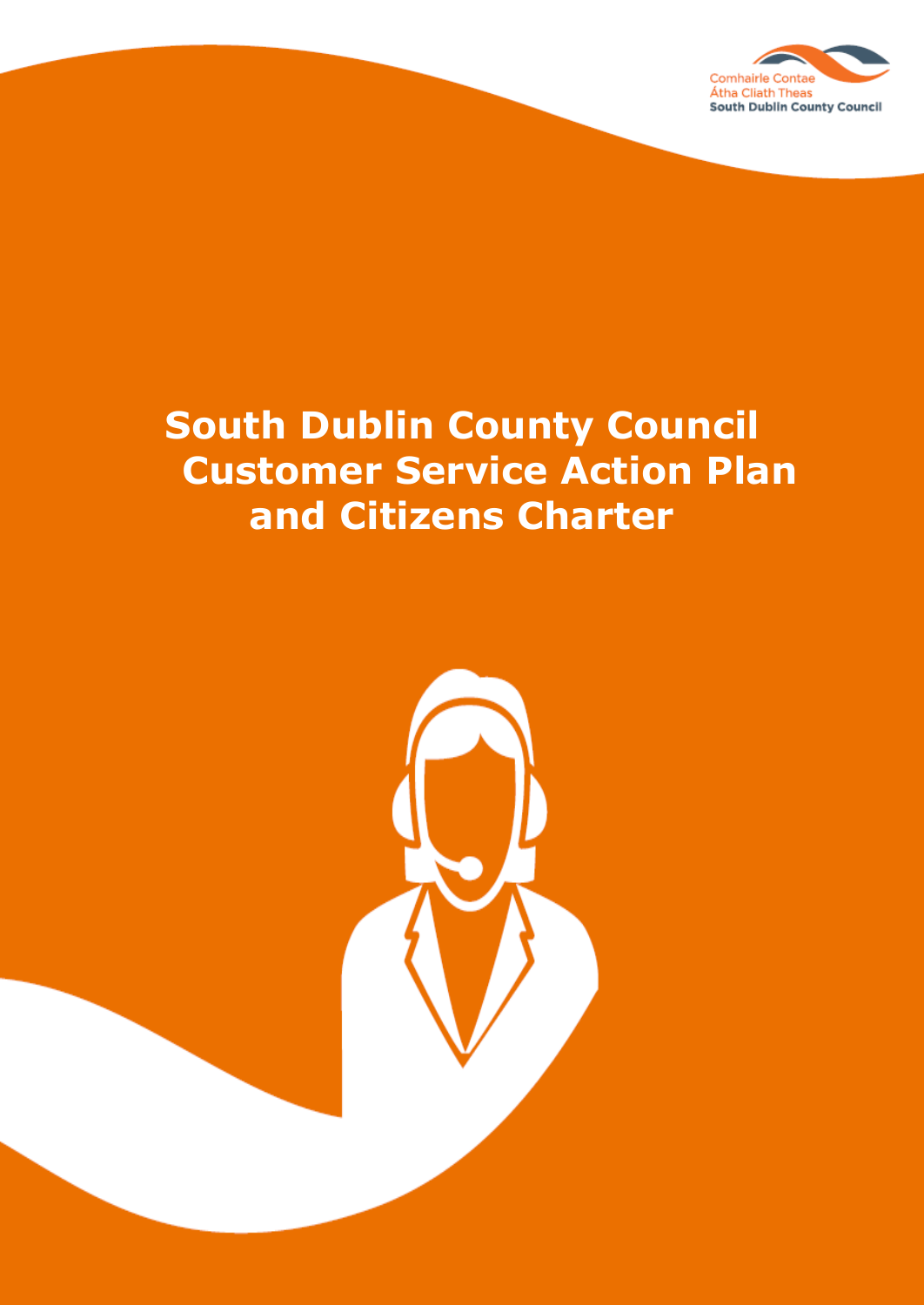# **CONTENTS**

| Section 3 - Our Mission Statement, Organisational Values and Quality |  |
|----------------------------------------------------------------------|--|
|                                                                      |  |
| Section 5 - The Response you can expect - Standards of Service  12   |  |
|                                                                      |  |
|                                                                      |  |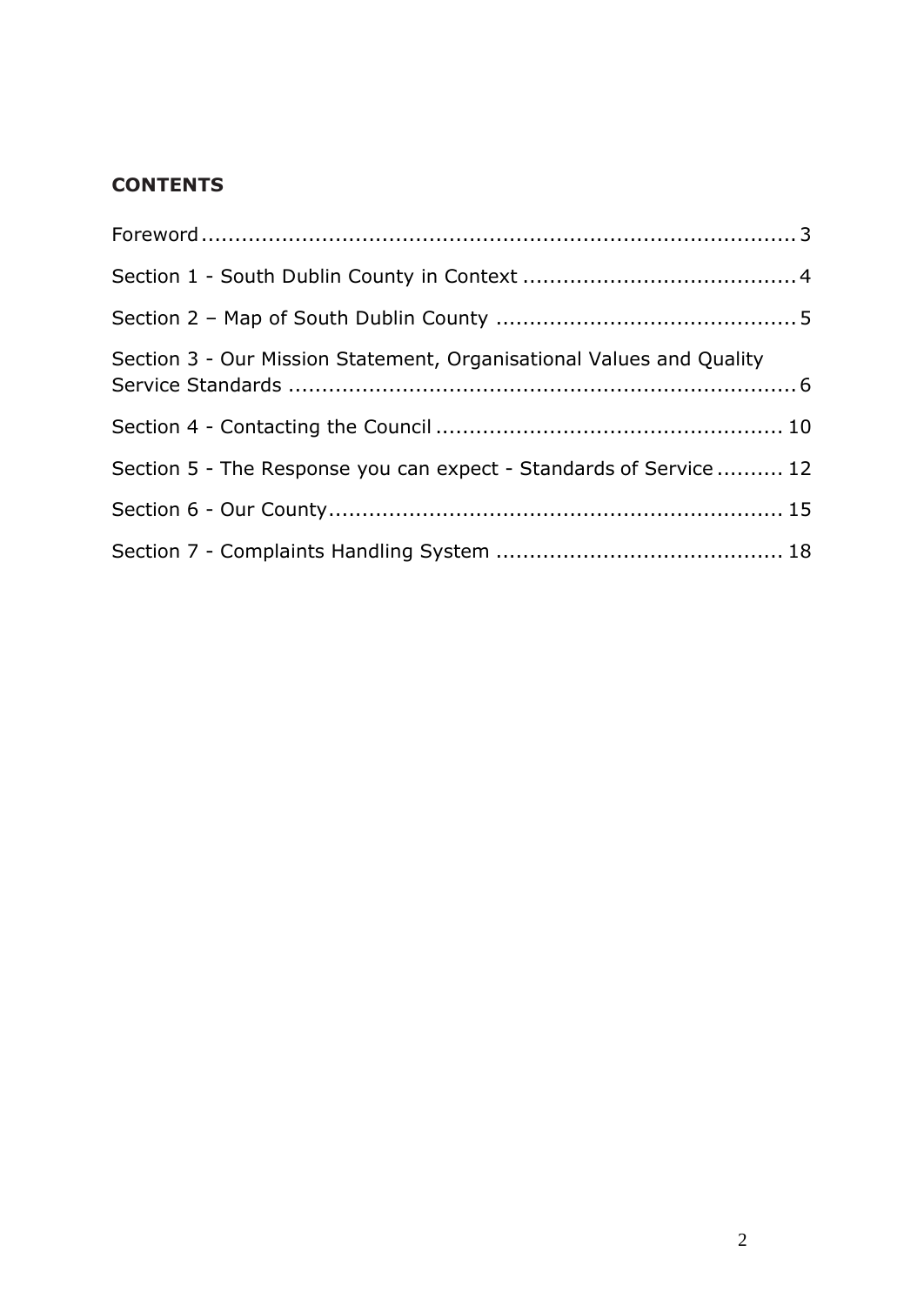# <span id="page-2-0"></span>**Foreword**

This Customer Service Action Plan is based on the principle of serving the customer better. It sets out a framework of South Dublin County Council and the work of its Elected Members and staff. It is the Councils Plan for a standard of excellence in public service which our citizens and customers deserve.

The Plan seeks to better facilitate interaction between the Council and those we serve. Improved access to information is a very important part of this process, and this is being facilitated by ongoing technological improvements.

The end result which we want to achieve through all of the procedures and initiatives contained in this Plan, is to empower and encourage our staff to deliver excellence in customer service delivery.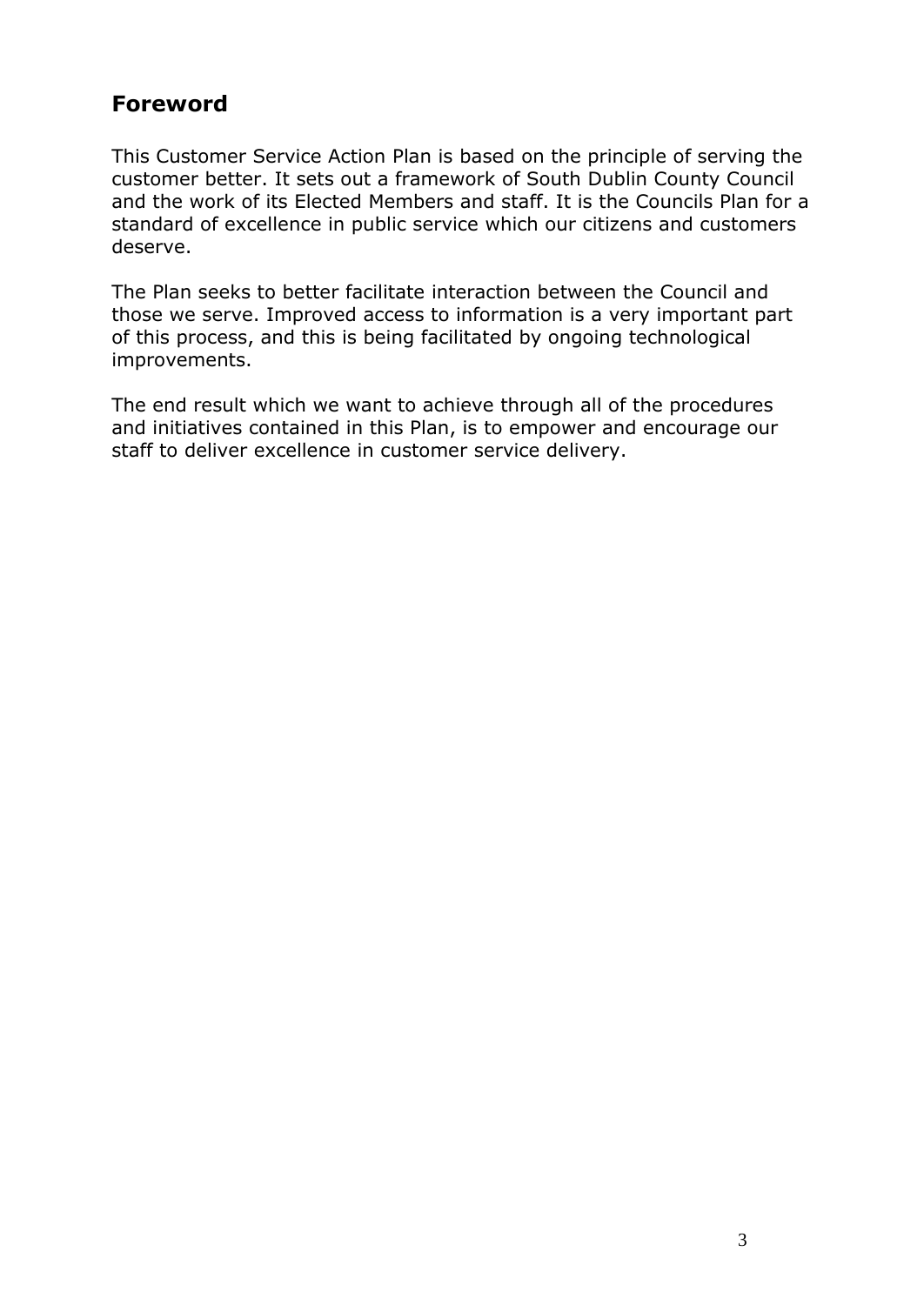# <span id="page-3-0"></span>**Section 1 - South Dublin County in Context**

South Dublin County Council was established in 1994 and is one of the largest Local Authority in Ireland, covering an area of 222.74 square kilometres.

Its population is growing and currently stands at approximately 265,000. The population of the county grew by 11% from 2002 to 2011.

Tallaght is the main urban centre with a population of approximately 80,000. South Dublin County Council is divided into 6 electoral areas with 40 Councillors elected every five years.

The Council has statutory functions and represents the electorate over a range of public issues. They represent the local authority on a range of public agencies and promote the coordination of various public bodies operating locally.

#### **Management Structure**

The Executive is headed up by the Chief Executive.

The senior management team consists of five Directors of Service in charge of:

- Economic, Enterprise and Tourism Development
- Housing, Social and Community Development
- Environmental, Water and Climate Change
- Land Use Planning and Transportation
- Corporate Performance and Change Management

#### And the

Head of Finance, Head of Information and Communication Technologies, County Architect and Law Agent.

All of these comprise the Management Team.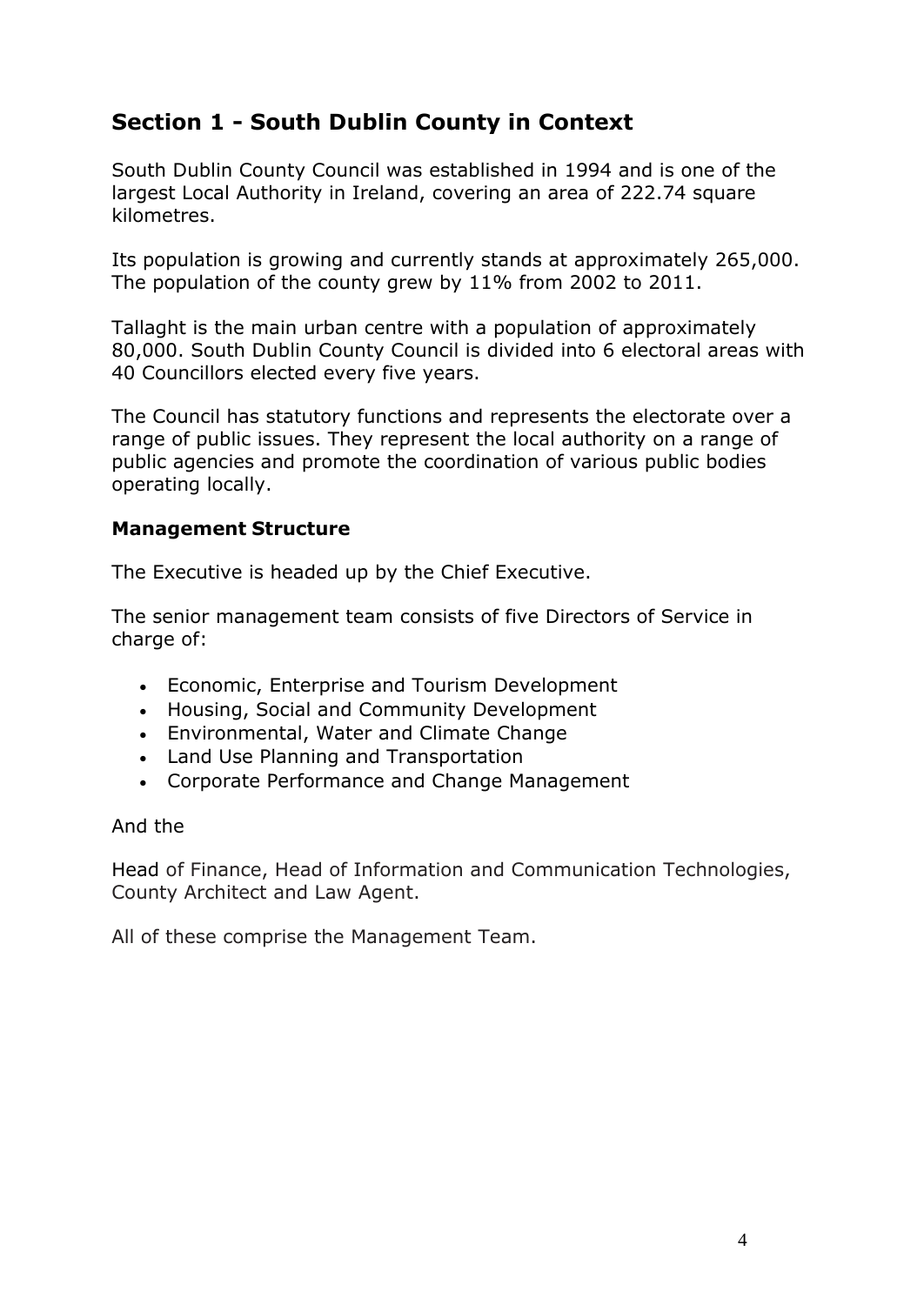<span id="page-4-0"></span>

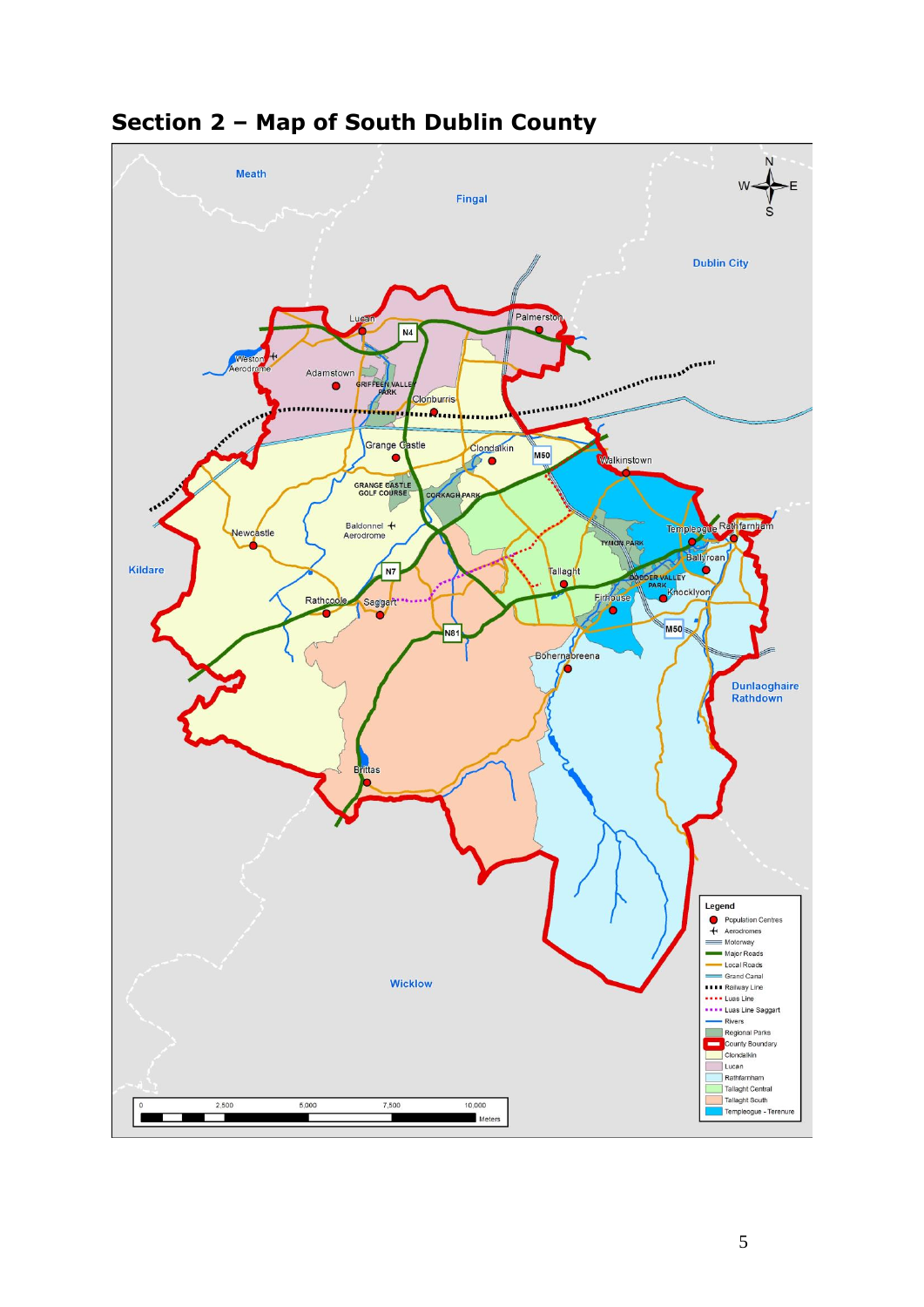# <span id="page-5-0"></span>**Section 3 - Our Mission Statement, Organisational Values and Quality Service Standards**

# **Corporate Plan**

Our corporate plan is a statement of policy covering all aspects of our operations over the 5-year term of our Elected Council. Our Corporate Plan covers the period up 2015 to 2019.

The following extracts from our **Corporate Plan 2015- 2019** specifically relate to how we deal with our citizens / customers.

Our Mission is to 'Make our county the best possible place in which to live work and do business'.

The way we deliver this is through the five key priorities set out in our corporate plan. These are:

- Economic Development
- Quality of Life-health and wellbeing
- Social Inclusion
- Citizen engagement
- Collaboration with others

Our values drive the way we go about this task. These are:

- Value for money
- Accountability and transparency
- Ouality service
- Sustainability
- Inclusiveness, equality and accessibility
- Innovation, creativity and diversity

Our mission statement reflects our commitment to enhance the role of the Mayor and Elected Members. This is in order to promote local democracy, and encourage citizens to engage in local decision making processes. Our citizens deserve services that are responsive, efficient, and innovative and meet the need of the individual at every stage of the life cycle. We will continue to push the boundaries in evaluating our processes to identify new ways of doing our business with the use of modern technology.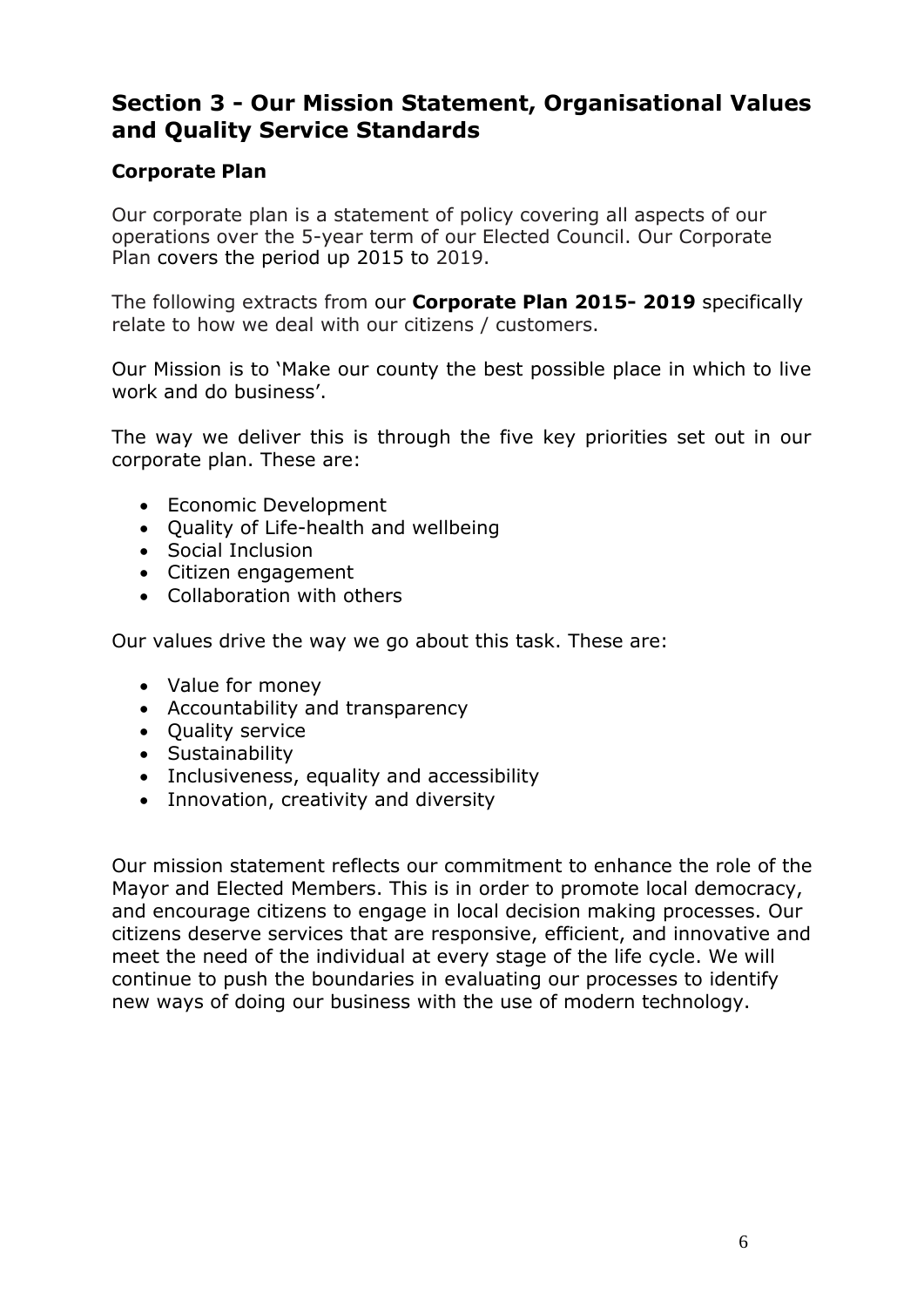# **Quality Service Standards**

A core aim of South Dublin County Council is to provide citizens and customers with the highest quality service in an economic, efficient, effective and equitable manner. A customer is any individual, group or organisation who avails of a service or information from the Council.

The Council promises to comply with the following Quality Service Standards:

# **A. Equality/Diversity**

- Ensure that the rights of equal treatment established by equality legislation, are adhered to and that people in similar circumstances, are dealt with in an equal way.
- Identify and work towards eliminating barriers including geographical barriers to access for people experiencing poverty / social exclusion and disabled people.
- Ensure sensitivity having regard to age, disability, cultural diversity and capacity to understand often-complex rules.
- Ensure, where possible and having regard to legal obligations, that rules are not applied so rigidly as to create inequality.

# **B. Physical Access**

 Provide clean, accessible public offices that ensure privacy, and comply with occupational and safety standards. Ensure a high standard of access for disabled people and others with specific access / support needs.

# **C. Information**

- Provide information that is clear, timely, complete, accurate, available at defined points of contact, and meets the requirements of people with specific access / support needs.
- Ensure the best possible use of Information and Communications Technology.
- Continue to provide easily understood forms, information leaflets and procedures.
- Translate signs and forms into other languages and formats as required.

# **D. Timeliness and Courtesy**

- Deliver quality services with courtesy, sensitivity and minimum delay.
- Give contact names in all communications to ensure ease of all ongoing transactions.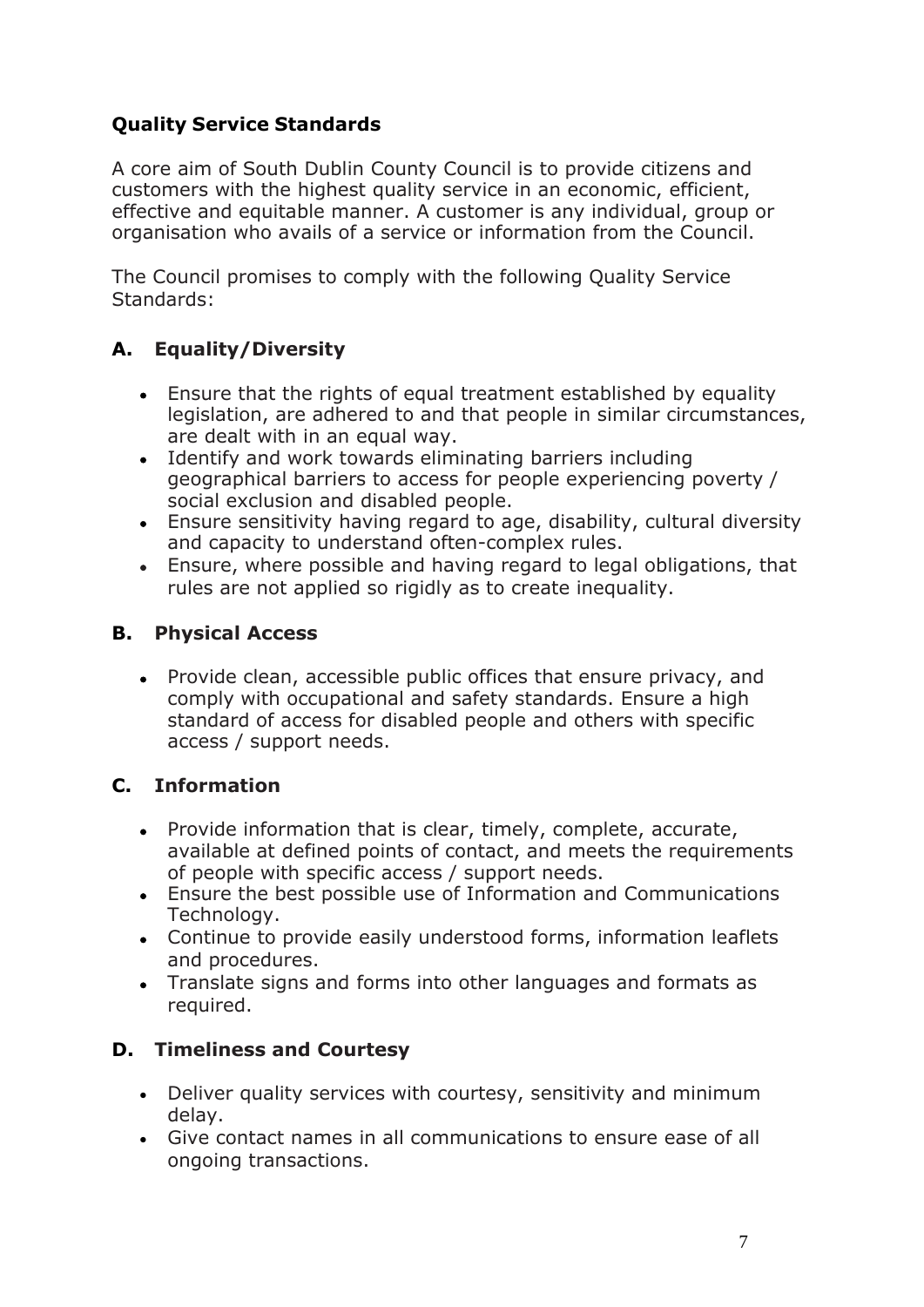# **E. Customer Care Complaints**

- Sometimes the system may not function as well as expected. We will therefore maintain an accessible, transparent and user-friendly customer complaints procedure for people who are dissatisfied with our quality of service.
- The Council will try to learn from its mistakes.

# **F. Consultation and Evaluation**

 Promote meaningful customer involvement in the planning, implementation and evaluation of services using customer panels, customer satisfaction surveys and other innovative approaches.

# **G. Choice**

• Provide choice, where possible, in service delivery including payment methods, location of contact points, opening hours and delivery times. Use available and emerging technologies to increase choices for customers.

# **H. Official Languages and Equality**

 Provide quality services through Irish and/or bilingually and inform customers of their rights to choose to be dealt with through one or other of the official languages.

# **I. Better Co-ordination**

 Encourage a more coordinated and integrated approach to delivery of public services.

# **J. Internal Customers**

- Develop communication channels to support and respond to the important representational, corporate governance and community leadership roles of the Elected Members.
- Ensure that Council staff are recognised as internal customers and that they are afforded the same courtesy, facilities and level of service as external customers.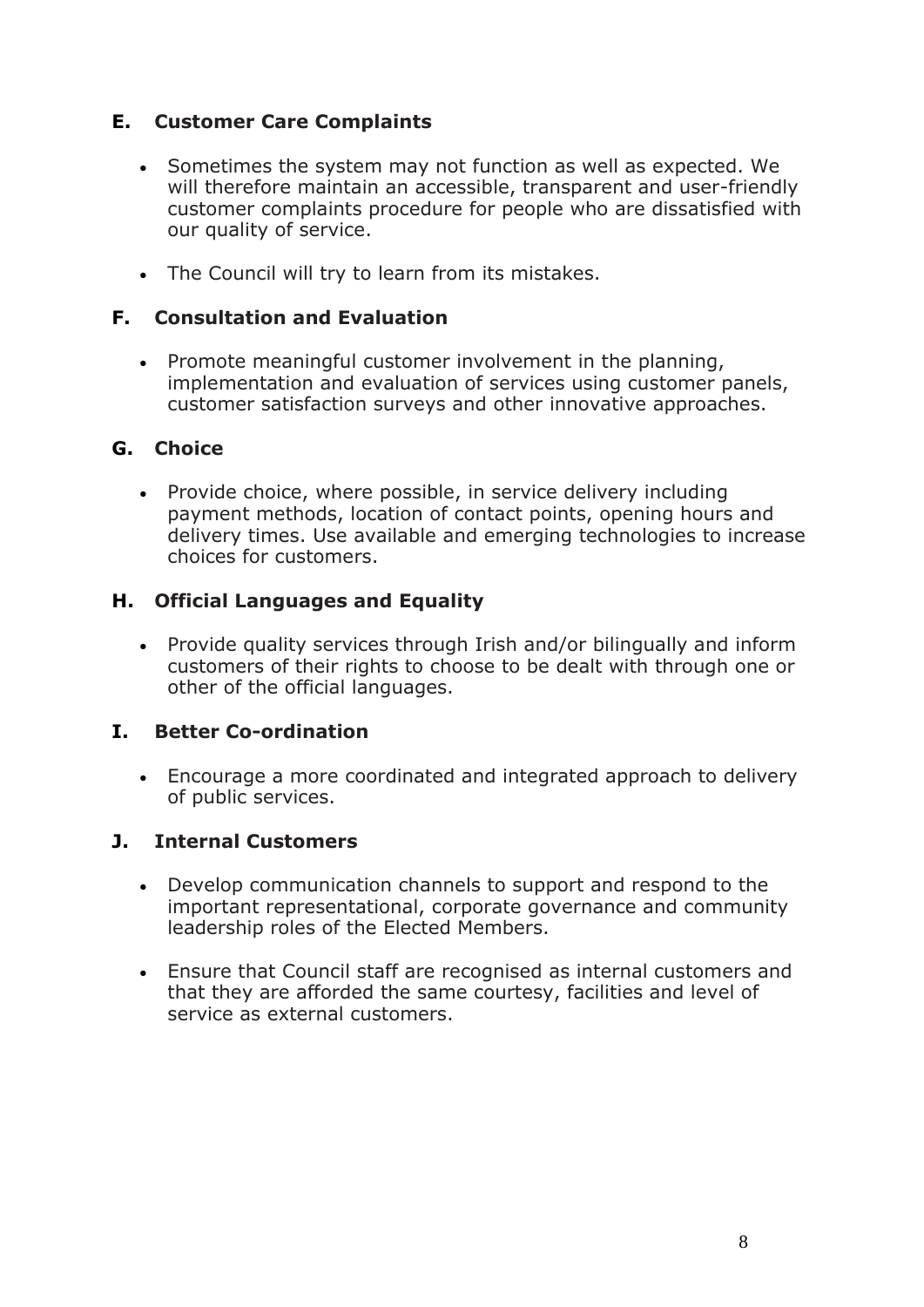# **K. Customer / Citizen's Obligations**

In order to facilitate staff to keep the commitments given in these Quality Service Standards:

- Staff should be treated in a courteous, civil and fair manner in all contacts with customers and citizens.
- Customers / citizens should deal with issues that are within their own area of responsibility as detailed in their Tenancy agreement..
- Customers / citizens should understand the Councils responsibility to act in the overall public good.
- Patience is required sometimes when available staff are busy at peak times.

# **L. Customer Action Plan**

• South Dublin County Council has committed to these principles in its Customer Action Plan. The Plan outlines the service each customer and citizen can expect, and what is expected in return. This Plan will be publicly available, particularly at points of service delivery.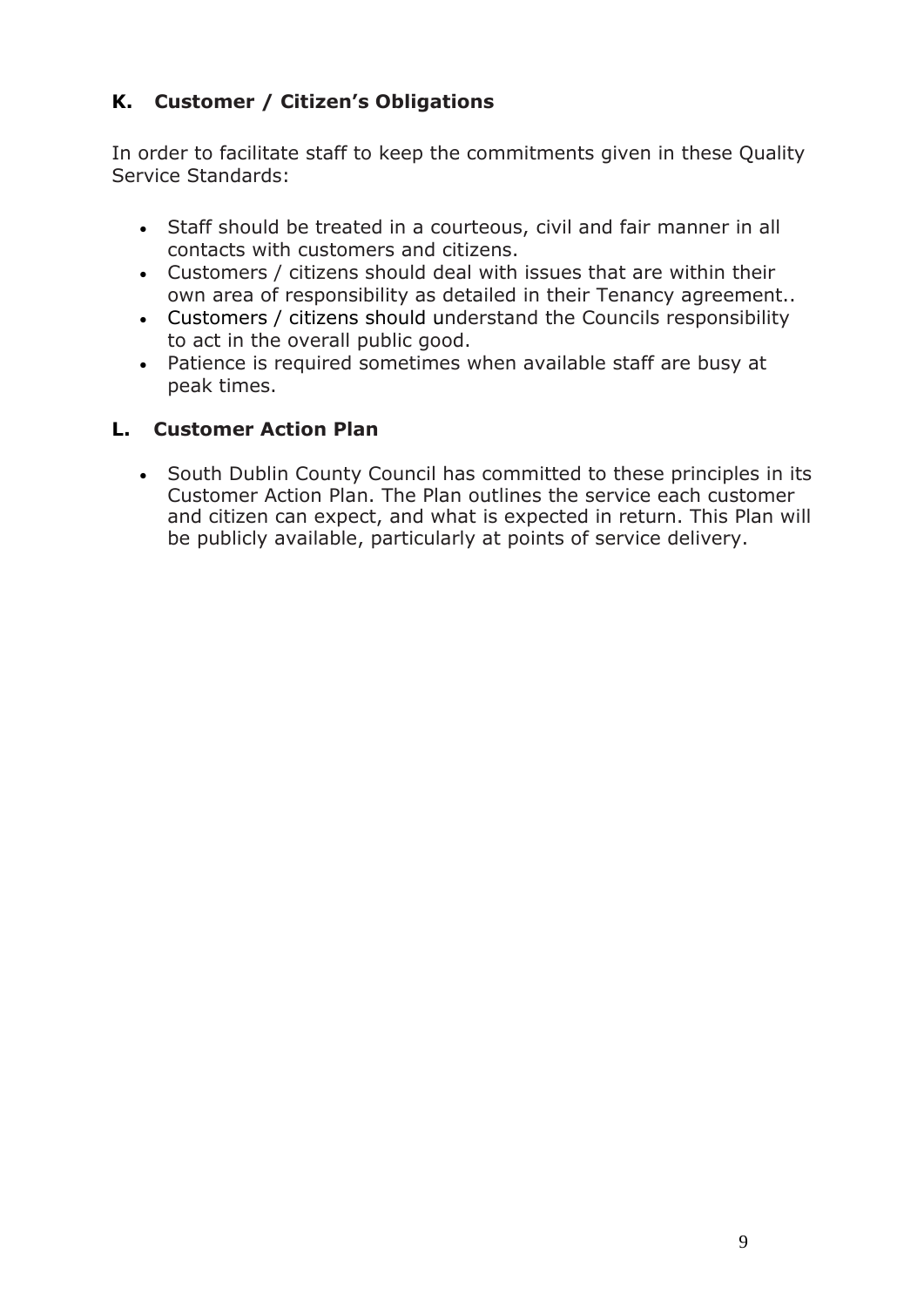# <span id="page-9-0"></span>**Section 4 - Contacting the Council**

Our website **www.sdcc.ie** should be your first point of contact if you are looking for information about the Council and its services. It is an important information resource and contains policy documents, work programmes and documentation in relation to our services. It is information at your fingertips 24/7.

**Online:** If you wish to make an enquiry, a comment/suggestion or complaint about our operations, you can contact us online through the Customer Care Section of our website. If you use the online form, we will reply to you within 2 working days.

**Fix your street:** You can report issues under the criteria below:

- Road and footpath maintenance,
- Litter and graffiti removal,
- Drainage or leaks
- Tree and grass maintenance,

These can be submitted direct to [www.fixyourstreet.ie.](http://www.fixyourstreet.ie/) We reply through the Fix your street website to these reports within 2 working days.

**Local representatives:** You can also send questions or make representations directly to your local Councillors. Contact details for your local Councillors are available on our website at **[http://www.sdcc.ie//council/councillors](http://www.sdcc.ie/council/councillors)**

**In person:** If you wish to talk to us in person, we operate Customer Care Centres at County Hall, Tallaght and the Clondalkin Civic Centre. A dedicated team of staff are available to help you with your enquiries. Usually we can deal with your enquiry without the need for onward referral. However, If your enquiry is of a specialised nature, we can of course arrange for you to meet with appropriate staff.

**Telephone:** A dedicated team is available to answer your telephone enquiries without onward referral. The contact telephone number for all our services is 01-4149000

Our main public offices are open from 9am.to 5pm. Monday to Thursday and up to 4:30pm on Friday.

The Payments offices in County Hall Tallaght and the Clondalkin Civic Centre are open from 9:30am to 3:30pm, and through lunch hour.

An emergency contact number is available after hours and weekends. The number is **01 4574907**.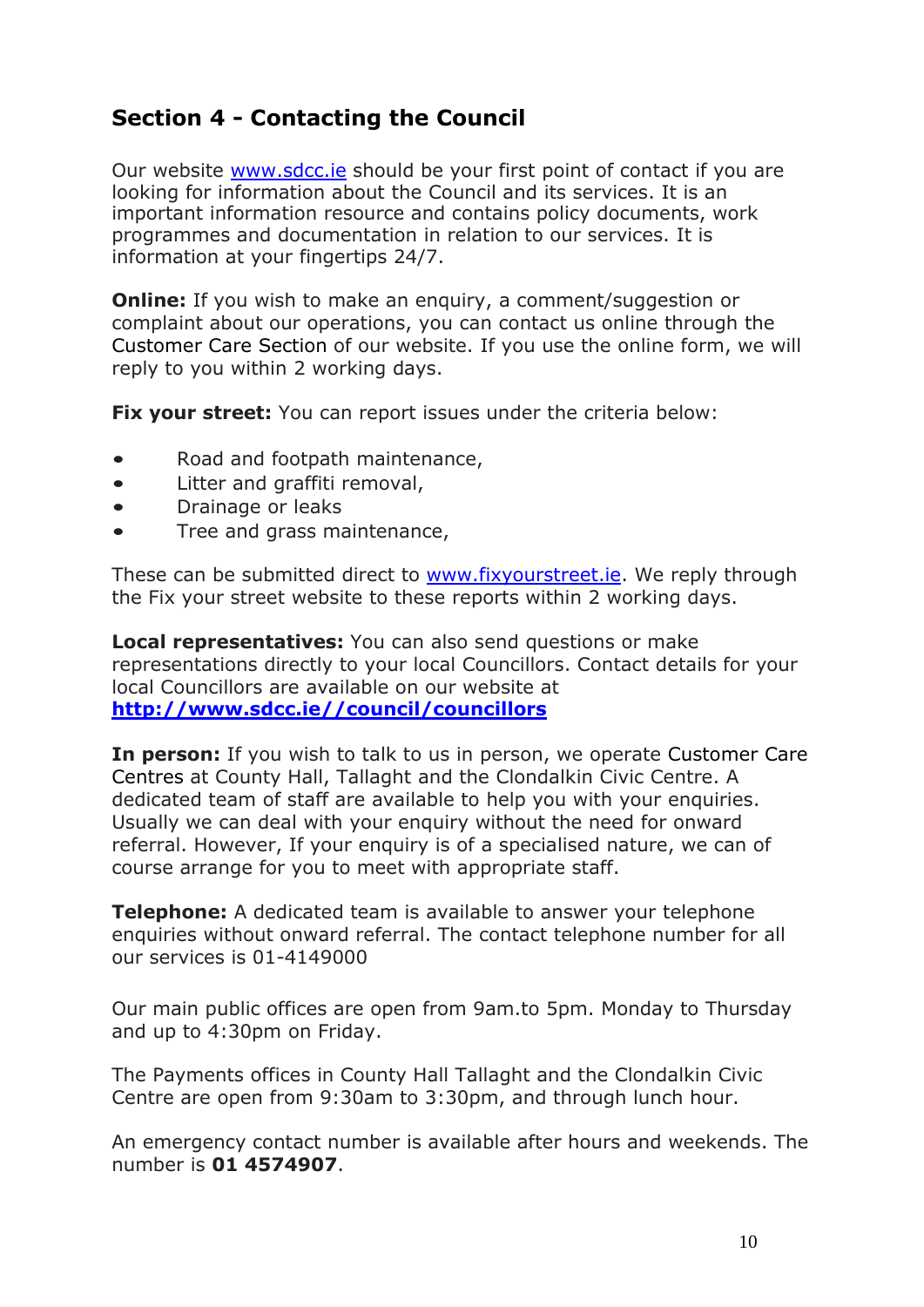# **Social Media**

The Council has an official Facebook and Twitter page. These pages are not monitored on a 24/7 basis and should not be used to report an emergency. Contact details for emergencies can be found at [Emergency](http://www.sdcc.ie/services/community/emergency-contacts)  [Contacts | South Dublin County Council](http://www.sdcc.ie/services/community/emergency-contacts)

These pages serve as another communication channel for South Dublin County Council to communicate with members of the public, in addition to engaging with the community directly, and using traditional media and our website.

We welcome comments, but as these are the official pages of an organisation serving the public, we do need to moderate them. We will therefore delete the following:

-Obscene, abusive, discriminatory or accusatory comments about any individuals or organisations.

-Any political commentary or debate.

-Comment or discussion on any matter that is before the courts.

-Any misinformation which contradicts public safety or security advice or information.

We will also delete:

- Comments which contain obscene language.
- Comments which aim to incite illegal activity.
- Comments which do not comply with the terms of usage of this site.

South Dublin County Council is not responsible for content posted by members of the public.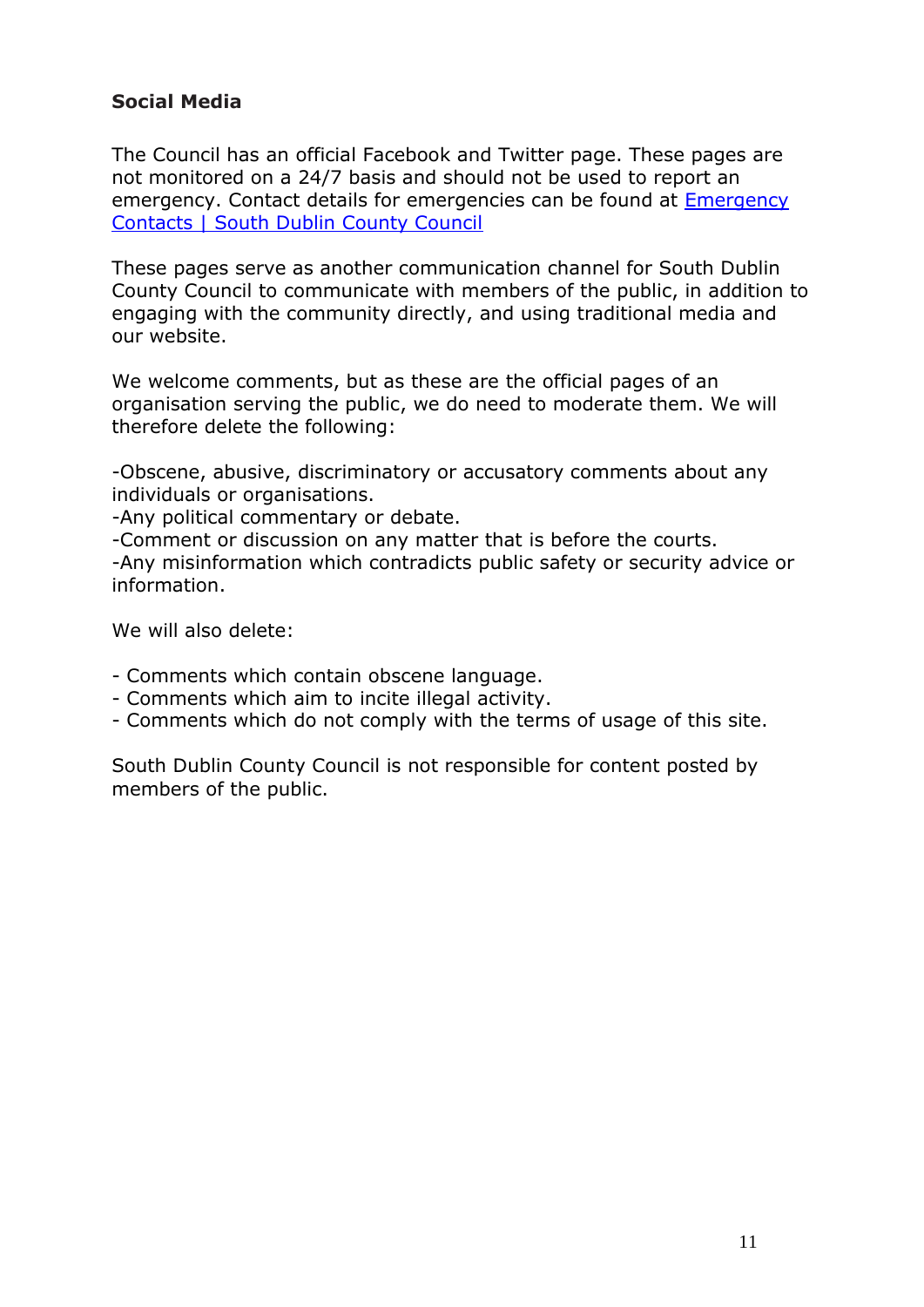# <span id="page-11-0"></span>**Section 5 - The Response you can expect - Standards of Service**

# *E-Mail / Web Enquiries / Fix Your Street*

*We will:*

- Acknowledge immediately and issue a response within 2 working days. If this is not possible, we will state when we hope to be able to do so. We will also explain the reason for the delay.
- Write as clearly as possible
- Only use technical terms where it is absolutely necessary
- Ensure that all interactions give contact name and details
- Respond in Irish to letters received in Irish

# *Written Correspondence*

*We will try to:*

- Acknowledge within 3 working days and issue a full reply within 15 working days. If this is not possible, we will state when we hope to be able to do so. We will also explain the reason for the delay
- Write as clearly as possible
- Only use technical terms where it is absolutely necessary
- Ensure that all interactions give contact name and details
- Respond in Irish to letters received in Irish

# **Telephone**

*We will try to:*

- Answer quickly and courteously
- Provide the information required in a helpful manner
- Deal with the enquiry without passing the call to another extension
- Take your enquiry, e-mail address and telephone number and write or call back if the enquiry cannot be answered quickly
- Indicate when you can expect to hear from us and arrange to call at a time, which is convenient to you
- Give contact names in all telephone communications to ensure ease of ongoing transactions
- Provide a voice mail service for staff who are out of their office. Voice mail calls in normal circumstances will be returned within 1 day
- Ensure the call forwarding system is used when people are absent.

# **Callers to Public Offices**

*We will try to:*

- Ensure all frontline staff wear name badges
- Deal with the enquiries as quickly as possible
- Respect your privacy and provide private interview rooms at public offices where possible
- Ensure that queues are kept to a minimum
- Keep our offices safe, clean, and accessible, particularly for disabled people
- Prominently display our hours of service in all public offices/counters
- Provide a translation service for people whose first language is not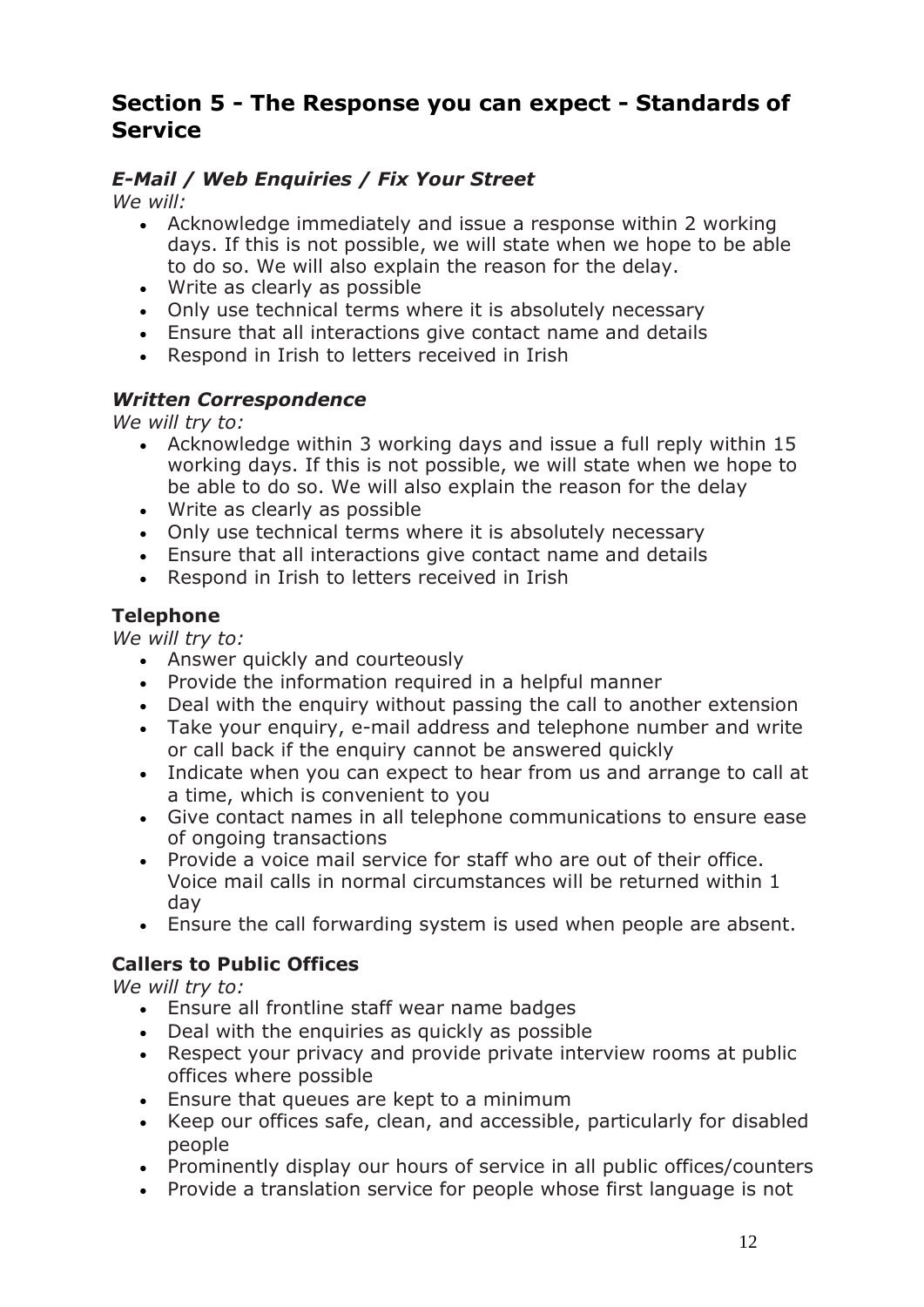English

- Facilitate a remote sign language interpretation service using ooVoo technology
- Provide Induction Loop facilities for people who are hard of hearing

# **Forms and leaflets**

*We will try to:*

- Use simple and clear language in forms and leaflets
- Arrange for forms to be provided in Braille, large print and other formats
- Explain precisely what is required from you
- Not ask unnecessary questions
- Make forms and leaflets freely available
- Provide text in Irish as well as English
- Review forms and leaflets regularly
- Make them available in electronic format and facilitate on-line application

# **Applications/Claims**

*We will try to:*

- Make application forms available in electronic format
- Make a decision as quickly as possible on receipt of a valid application
- Deal with all applications equally and in accordance with our policies
- Give reasons for our decisions
- Advise you of your right to, and procedures for, an appeal of our decision

# **Information and Openness**

*We will try to:*

- Supply our customers with all the information needed to deal with the enquiry
- Provide information that is clear, timely and accurate and meets the needs of all our customers
- Provide information about services and schemes in clear plain language
- Try to help as best we can if another organisation is involved

# **Courtesy and Consideration**

Whether your business is conducted in person, by e-mail, by telephone or by post we acknowledge that you are at all times entitled to be served:

- Without delay and in a polite manner
- With due regard to privacy and confidentiality
- By friendly and helpful staff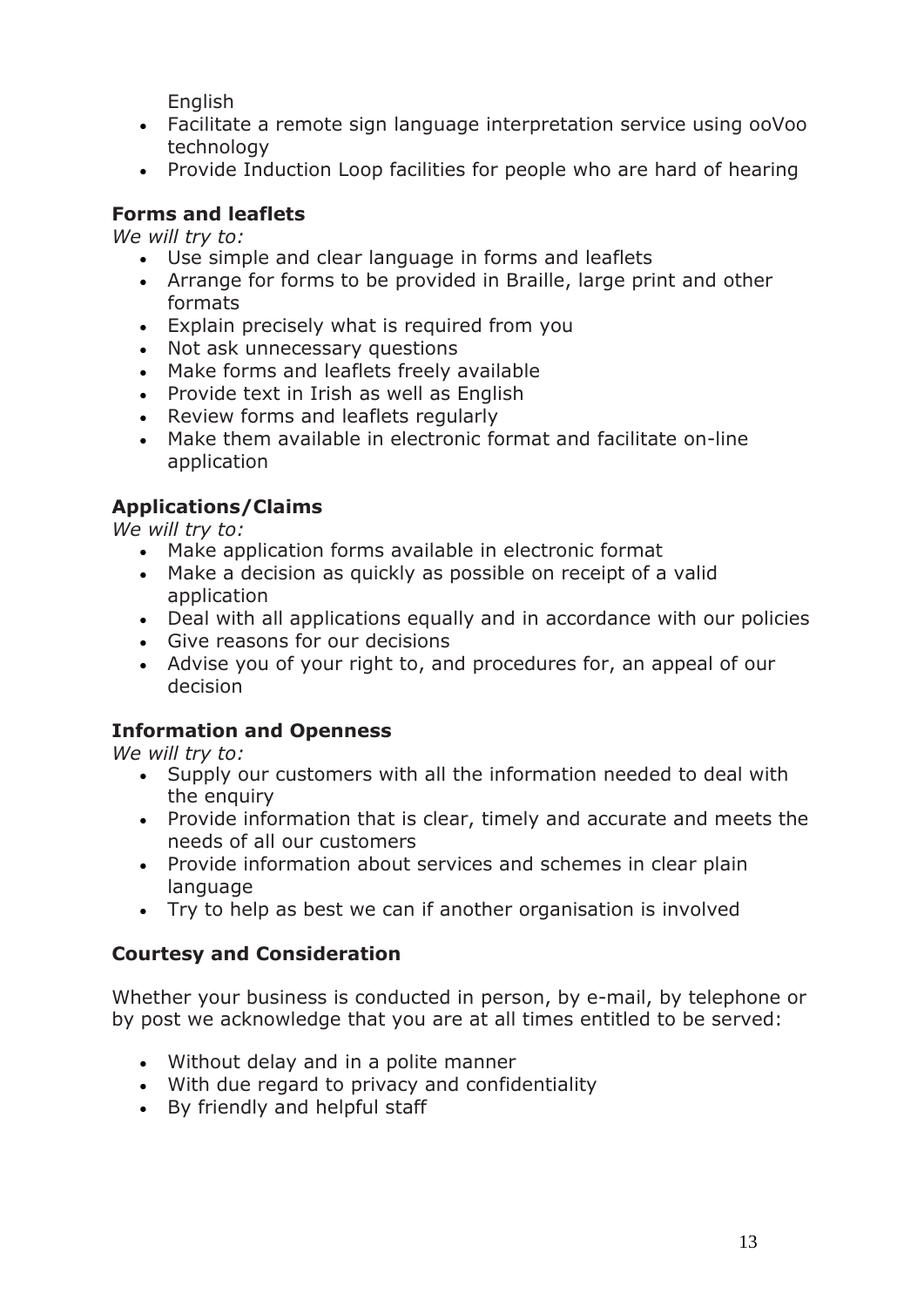### **Services in Irish**

All customers have the right to do their business with South Dublin County Council through the Irish or English language. Our objective is to offer and provide services through both languages.

#### **Seirhbísí i nGaeilge**

Tá sé de cheart ag custaiméirí a gcuid gnó a dhéanamh le Comhairle Contae Átha Cliath Theas trí Ghaeilge nó trí Bhéarla. Tá sé mar aidhm againn seirbhísí a chur ar fáil sa dá theanga.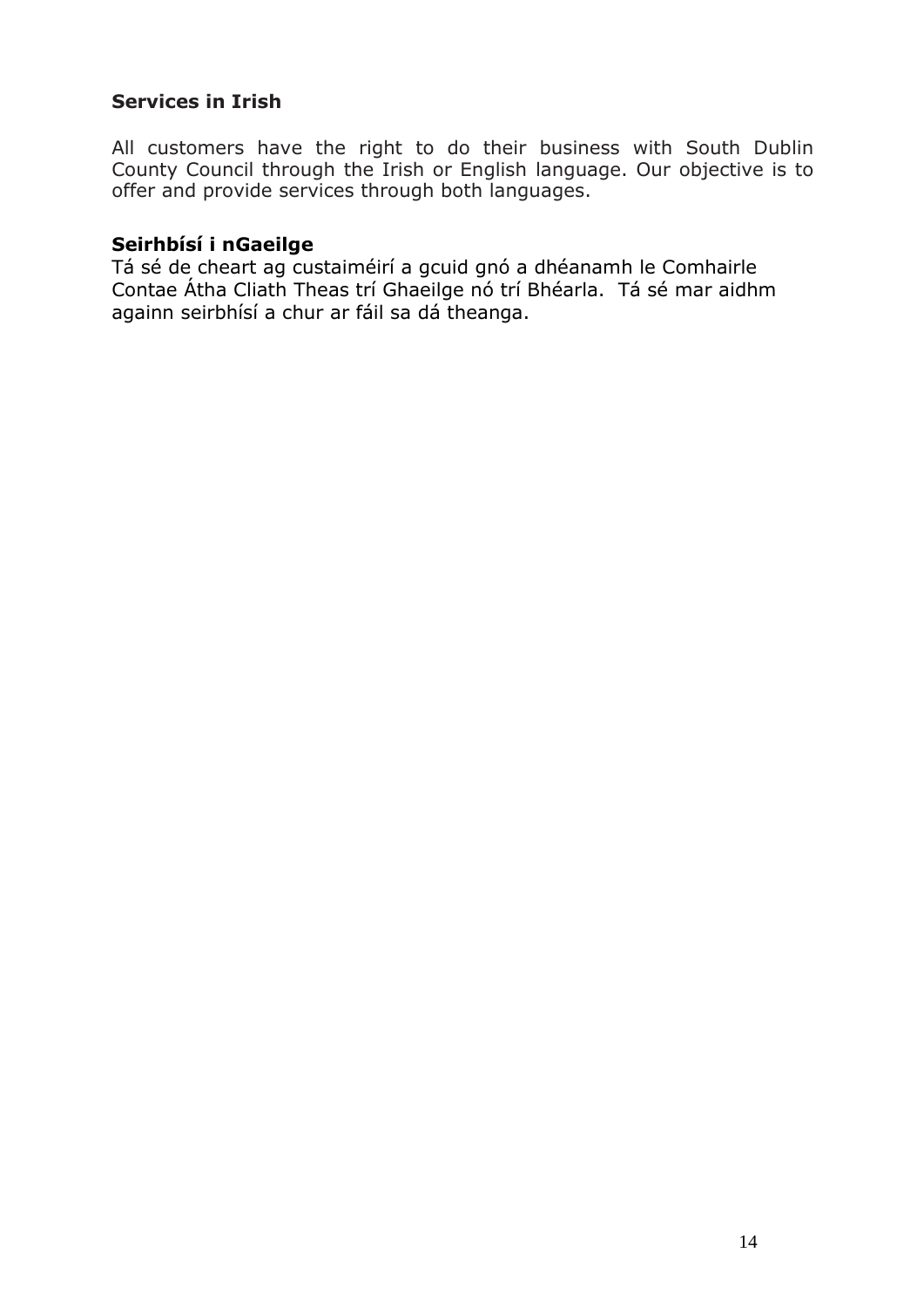# <span id="page-14-0"></span>**Section 6 - Our County**

South Dublin County Council is a public service provider. This means that our role is to be of real service to our citizens. We want to improve your quality of life and your physical environment in ways that do not compromise the quality of life for future generations.

If we are to achieve this then we need to work in partnership with you. This is a two way relationship and there is much that you can do to help.

#### **This is what society expects from you:**

#### **Protect your environment**

#### **Litter**

- Keep our streets clean. Put litter into on-street litter bins or take it home and put it in your wheelie bin.
- Adopt the public footpath and grass margin in front of your home or business premises. Sweep it clean and cut the grass on a regular basis.

# **Fly Tipping**

• Keep our countryside clean and beautiful by only using registered removal companies to get rid of builder's rubble, old fridges, white goods and furniture. You can safely get rid of unwanted appliances at our Civic Amenity Centre in Ballymount.

#### **Recycle**

• Reduce, reuse, recycle  $-$  Use your green bin and your local Civic Recycling Centres.

#### **Water Supply**

- Irish Water is the new national water utility responsible for the delivery of water services to homes and businesses in Ireland. Please contact Irish Water for more information, or to report and issue with:
	- o Water supply
	- o Water quality
	- o Wastewater

The contact details for Irish Water are: Irish Water, PO Box 860, South City, Delivery Office, Cork City. Web: [www.water.ie](http://www.water.ie/)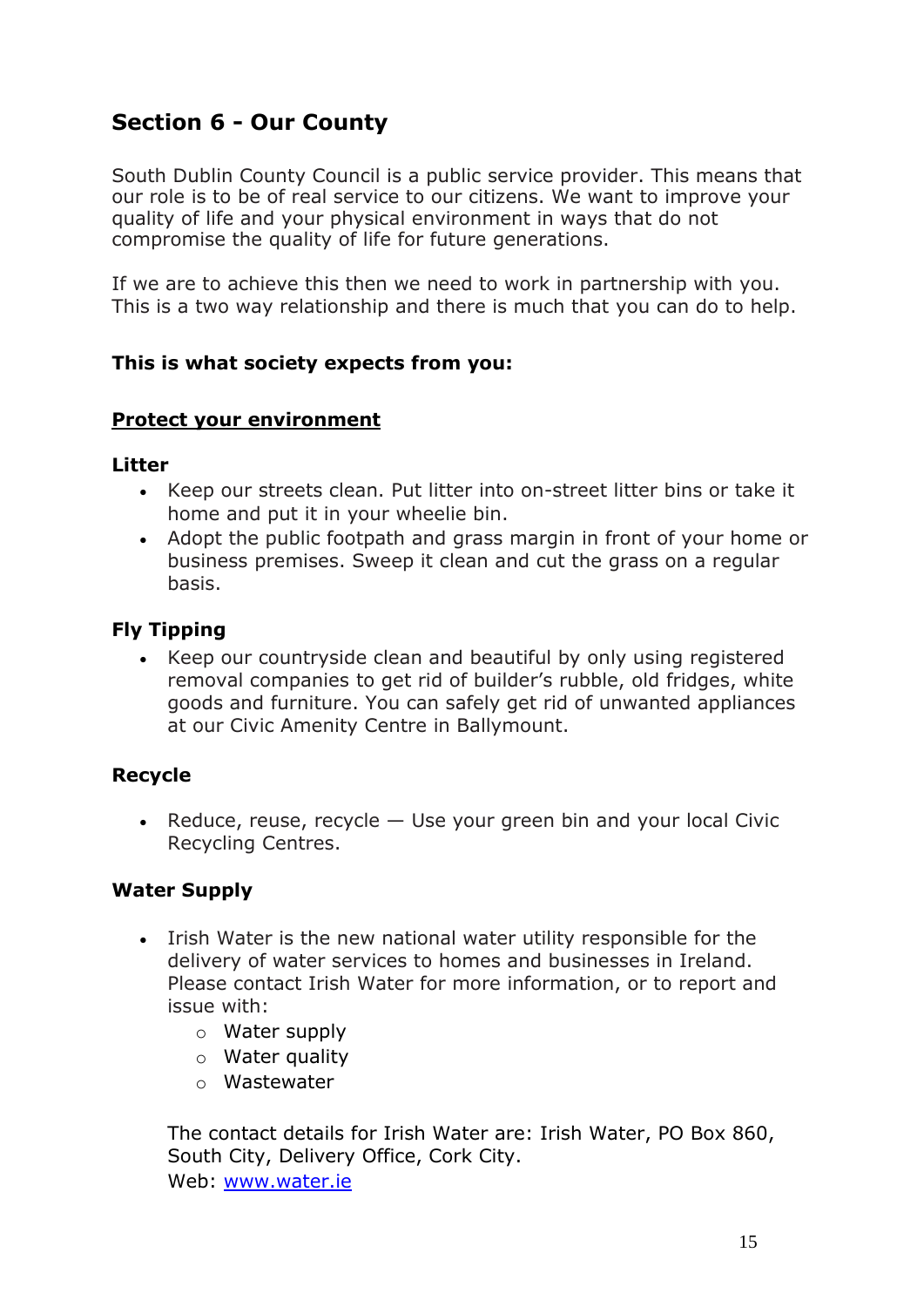Twitter: @IrishWater

Telephone: 1890 278 278 (LoCall) Minicom: 1890 378 378 (For hearing impaired customers with Mincom equipment)

 Please continue to contact South Dublin County Council for information or issues relating to business account queries, surface water drainage and flood management.

# **Rivers and Streams**

- Adopt (with your neighbours or work mates) a stretch of river or stream that flows through your estate or businesses lands. Keep it clean by removing litter and debris on a regular basis.
- Keep our rivers and streams fresh and pure. Don't throw old household items or shopping trolleys into them.

# **Dogs/Pets**

• Keep your pet under control at all times. Don't let your dog or pet wander or stray in public areas. If it fouls the public park, open space or footpath, use your scooper or bag to pick it up and bring it home for safe disposal.

# **Parks and Open Spaces**

• Share the enjoyment of our public parks and open spaces. Don't interfere with the enjoyment of others by being aggressive, playing loud music, drinking alcohol or any activity that will annoy and upset the enjoyment of others.

#### **Trees and Public Planting**

 Respect our public planting schemes. They are there for the benefit of everybody. Don't damage or destroy public street planting, trees or flowerbeds.

#### **Drive carefully**

#### **Speed**

 Respect the speed limits and drive with care especially in built up areas, near schools, play areas, churches or shopping centres.

#### **Drink Driving**

Respect life and Arrive Alive - do not drink and drive.

# **Car Parking**

Do not park on open spaces/grass verges, or footpaths. These areas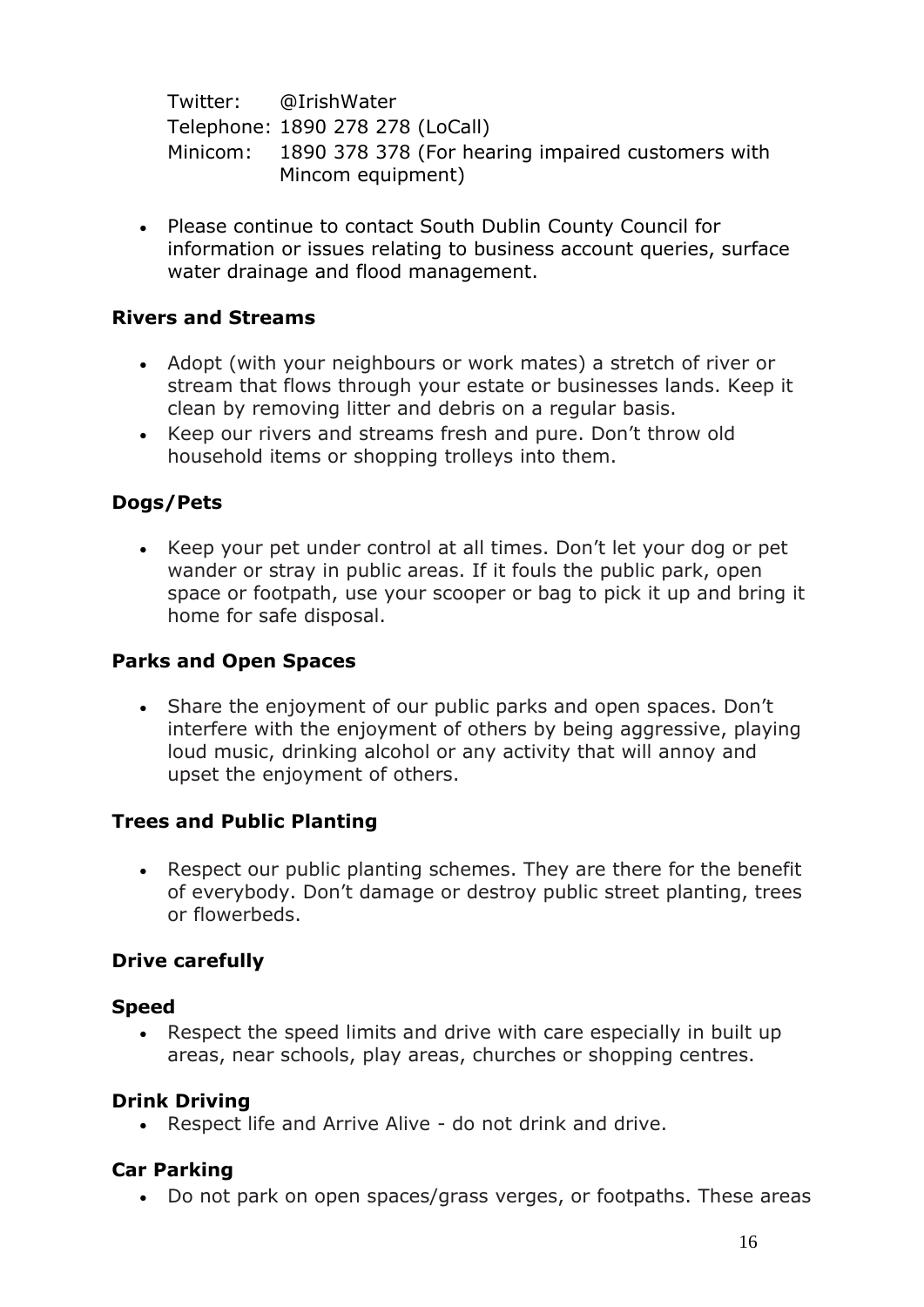are for pedestrians not vehicles. Do not park in accessible parking spaces. These are for disabled drivers and passengers who have official EU Disabled Persons Parking Permits (Blue Badge).

# **Be a good neighbour**

### **Neighbours**

- Be a good neighbour. Treat your neighbour, as you would like to be treated yourself.
- Know where your children are at all times and make sure that they understand the need to respect other people and their property.
- Make where you live a better place because of you. Get involved and play your part in the life of your community.

# **Social Housing**

- Tell us about any changes that happen in your family or housing circumstances.
- Pay your rent on time. If you run into any difficulties let us know in good time so that we can take action to help you.
- Honour the terms of your tenancy agreement.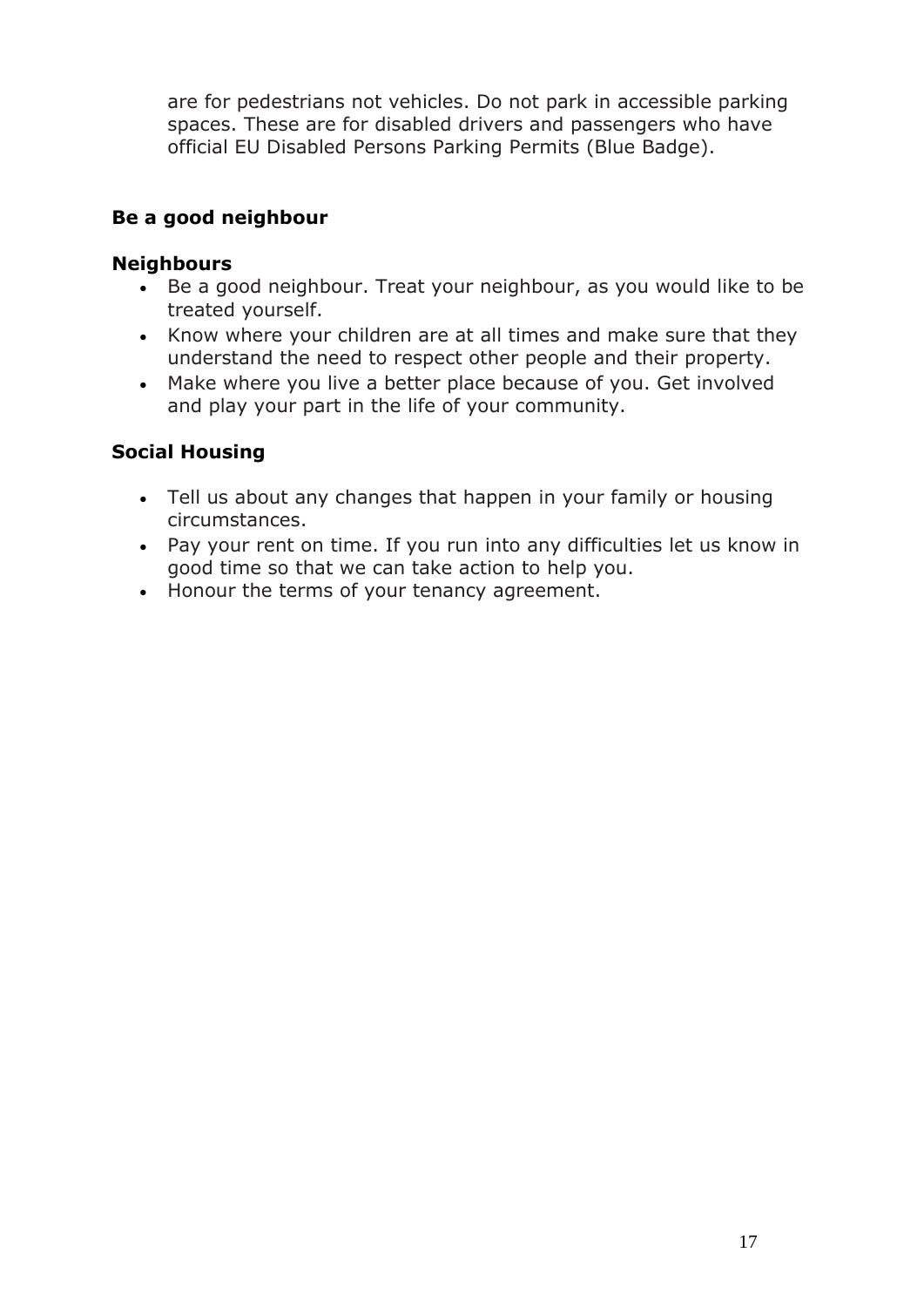# <span id="page-17-0"></span>**Section 7 - Complaints Handling System**

We will investigate all complaints in a fair and impartial way. We will treat your complaint confidentially and only discuss it with relevant staff on a "need to know" basis. If you make a complaint we will not meet it with hostility or defensiveness. We understand that complaints can generate positive and helpful discussion about the services we provide.

Complaint files will be kept separately from any relevant files within individual service areas *(for example housing, planning, environment, and so on.).* The making of a complaint will not in any way affect your future dealings with the Council.

We want to resolve your problem to the best of our ability and your satisfaction. We want to learn from our mistakes. This complaint handling system provides valuable feedback and helps us to provide a better service in the future.

#### **How to Make an Enquiry/Complaint**

We aim to provide high-quality services for all members of the public. We accept that things can sometimes go wrong and we need to know when you are not happy with our service.

When you tell us what you are not happy with, we can try to put things right. In future, we can try to get it right first time.

We will treat your complaint seriously and deal with your complaint positively. We see any complaints as an opportunity to improve our services.

#### **What is a [complaint?](http://www.sdublincoco.ie/index.aspx?pageid=1277&what&what)**

A Complaint is when you tell us you're not happy. For example, If:

- We do not deliver a service on time,
- We give you the wrong Information,
- You receive a poor quality service,
- You have a complaint about a member of staff, or
- You have a complaint about our policy

# **Our Commitment**

We are committed to putting you first and providing a quality customer service. This includes dealing with any complaint you may have.

We will deal with your complaint quickly and fairly.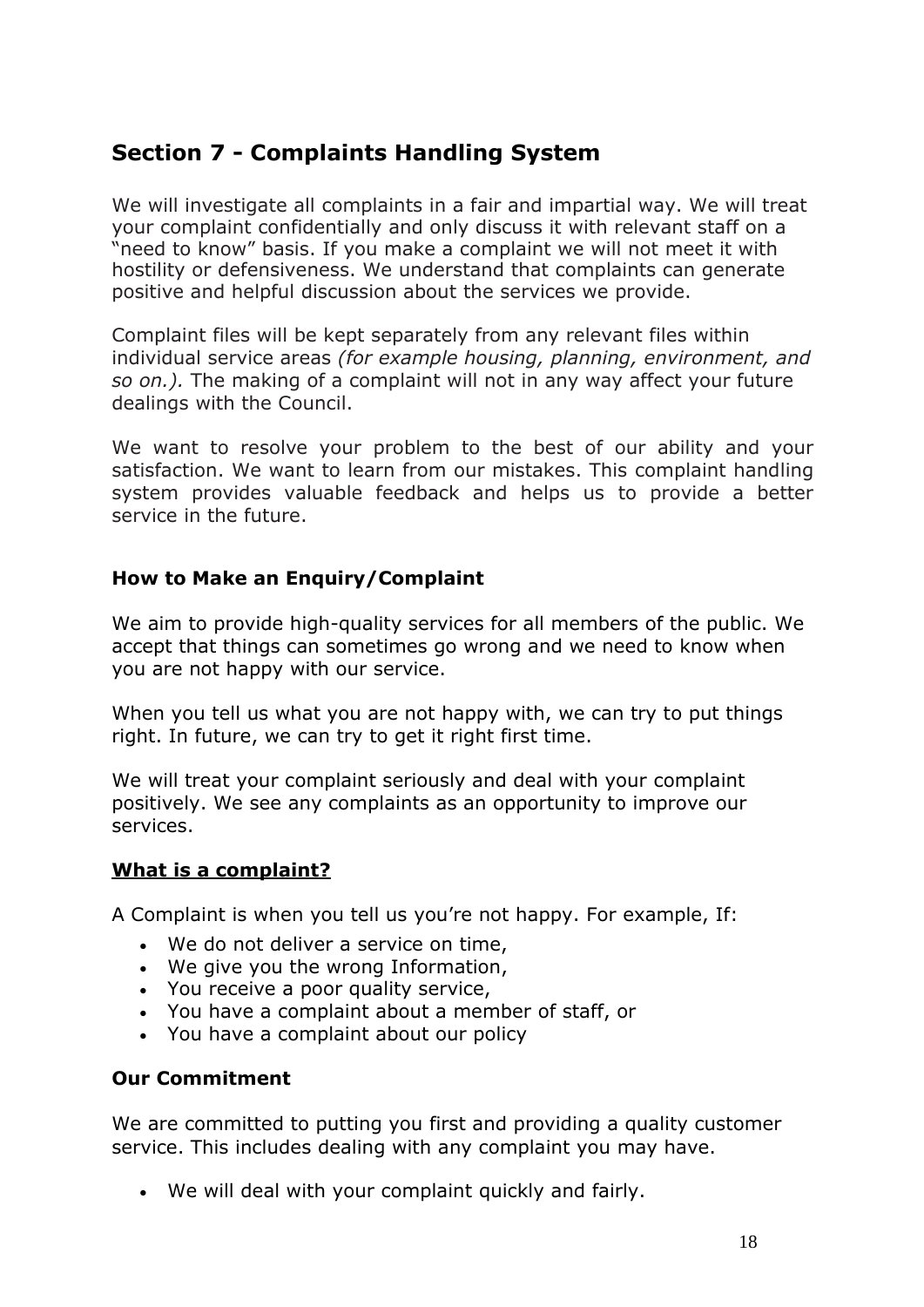- We will tell you what is happening with your complaint and we will do everything we can to help you.
- We will treat the information you give us in confidence.
- We will explain our decision.
- We will use complaints to review and improve the way we provide services.
- If you make a complaint, it will not affect your rights to receive or use a council service.

#### **How to make a complaint**

You can make a complaint by:

- completing our [on-line](http://www.sdublincoco.ie/index.aspx?pageid=1279) form
- emailing [info@sdublincoco.ie](mailto:info@sdublincoco.ie)
- phoning 01 4149000 from 9am to 5pm (Monday to Thursday and 9am - 4.30pm on Fridays)
- visiting our Customer Care Centres in person at County Hall, Tallaght or Clondalkin Civic Centre
- writing to: Corporate Performance and Change Management Department. South Dublin County Council County Hall, Tallaght, Dublin 24

If you prefer, you can ask another person, a friend or relative to deal with us on your behalf.

When you make a complaint, please give us your complete contact information; tell us your name and address, your phone number and your email address if you have one.

# **Complaints Process**

# **Informal complaint - Step 1**

We will try to deal with your complaint informally. This means that you should phone or take your complaint to the office or person who dealt with your enquiry.

Our staff will do their best to settle your complaint without you needing to do anything else.

# **Formal complaint - Step 2**

If you have spoken to the relevant officer about your complaint and they have not been able to put things right, or you are not happy with the result, the next step is for you to make a formal complaint. Your complaint will now be dealt with by the Manager of the service involved.

Please make your complaint by completing our [on-line](http://www.sdublincoco.ie/index.aspx?pageid=1279) form, emailing [info@sdublincoco.ie,](mailto:info@sdublincoco.ie) or by writing to Corporate Performance and Change Management Department, South Dublin County Council, County Hall,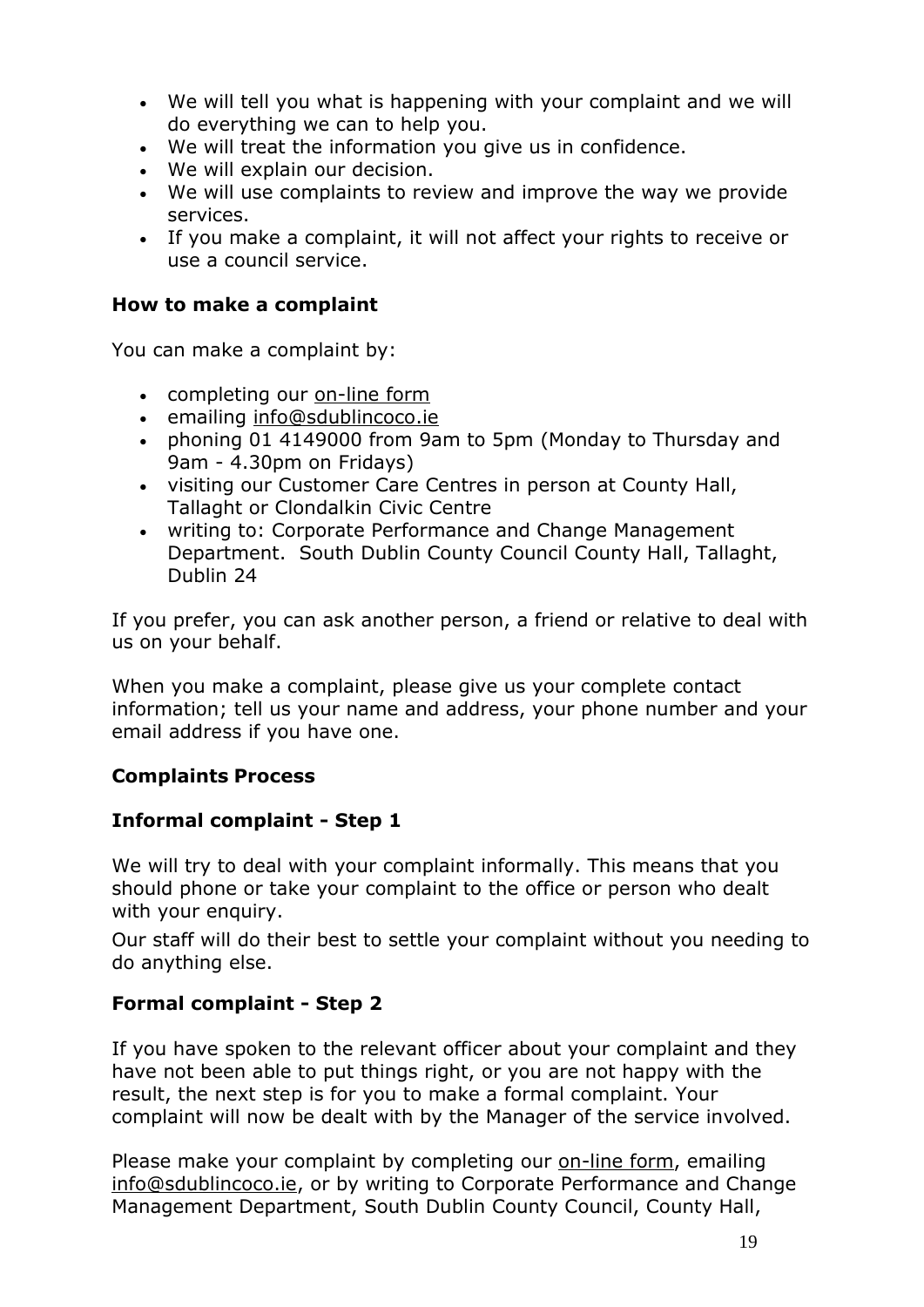Tallaght, Dublin 24. Please make sure that you give us your complete contact information, tell us your name and address, your phone number and your email address if you have one.

We will contact to you within three working days to let you know we have received your complaint. We will give you a reference number and the name of the person investigating your complaint. This information will make it easier for you to contact us if you need to.

We will:

- Investigate your complaint;
- Take any necessary action; and
- Contact you within 15 working days to explain our decision and to tell you the outcome of your complaint.

If your complaint will take longer to investigate, and so we cannot send you a reply within 15 working days, we will write to you and let you know when you will receive a reply.

# **Complaint Review - Step 3**

If you have been through the formal complaint process at Step 2 of the Complaints Procedure and you are still not happy with the outcome, you can contact the Customer Care Officer in relation to the service about which you have a complaint. The Customer Care Officer will confirm within five working days that we have received your complaint. The Customer Care Officer will then arrange for your complaint to be considered by a more senior member of staff in the relevant Department.

We will contact you within 20 working days with a full written reply.

# **Office of the Ombudsman**

If you feel like you've been unfairly treated or are not satisfied with our decision on your complaint, you can contact the Office of the Ombudsman. By law the Ombudsman can investigate complaints about any of our administrative actions or procedures as well as delays or inaction in your dealings with us. The Ombudsman provides an impartial, independent and free dispute resolution service.

Complaints may be made in writing, by telephone, by calling to the Ombudsman's Office, by [email](mailto:ombudsman@ombudsman.gov.ie) or by using the [on-line complaint](http://ombudsman.gov.ie/en/MakeaComplaint/OnlinecomplaintForm/) form.

You must send in all relevant documentation or correspondence.

The Office of the Ombudsman is located at 18 Lower. Leeson Street., Dublin 2. It is open between 9.15am and 5.30pm Monday to Thursday and between 9.15am and 5.15pm on Friday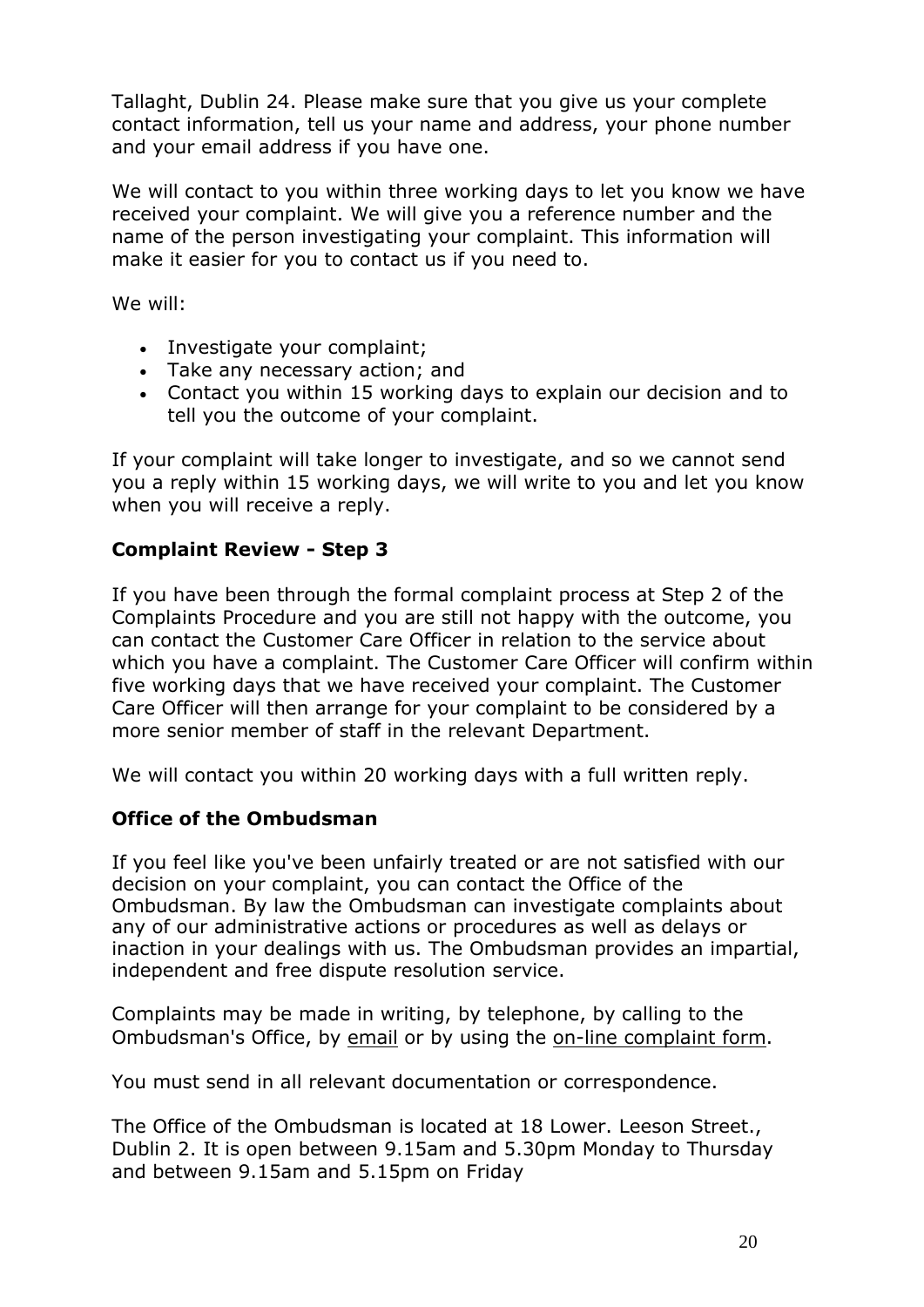Telephone: 01 6395600 or Lo-Call 1-890-223030 (from outside 01 area) Fax: 01 6395674; Email: [ombudsman@ombudsman.gov.ie](mailto:ombudsman@ombudsman.gov.ie)

You can find more details about the Local Government Ombudsman on the website: [www.ombudsman.ie](http://www.ombudsman.ie/)

# **Disability Act 2005 – Inquiry Officer**

Local authorities are required under the Disability Act to appoint an Inquiry Officer. It is the Inquiry Officer's responsibility to deal with any complaints received in relation Sections 25 to 29 of the Disability Act 2005:

- Section 25 Access to Public Buildings
- Section 26 Access to services
- Section 27 Accessibility of services supplied to a public body
- Section 28 Access to information
- Section 29 Access to heritage sites

Investigations by South Dublin County Council's Inquiry Officer will be conducted in private, in an independent manner, in accordance with Section 39 of the Disability Act, 2005. All reports issued will set out the findings of the Inquiry Officer and will include a declaration regarding whether:

- the complaint has merit; and
- there has been a fault by the Local Authority in relation to the matter complained of.

Where a failure is identified, the Inquiry Officer's report will also outline the steps to be taken to ensure future compliance.

If you feel that the local authority has failed to comply with any or all of sections 25 to 29 of the Act and you wish to make a complaint, please make your complaint in person, in writing, by phone, fax, e-mail, or with an assistant, to the Councils Inquiry Officer. Complaints should be submitted or made through the Councils Customer Care Centres or online services (see contact details listed on page 12 of this Plan).

Section 40 of the Disability Act, 2005 makes provision for appeals regarding decisions / recommendations of Inquiry Officers. If you are not satisfied with our decision on your complaint, you can contact the Office of the Ombudsman (see Office of the Ombudsman section above)

# **Your Local Councillor**

You can also contact your local County Councillor to assist you in your dealings with the Council. Contact details are available on <http://www.sdcc.ie/council/councillors>

**Freedom of Information**